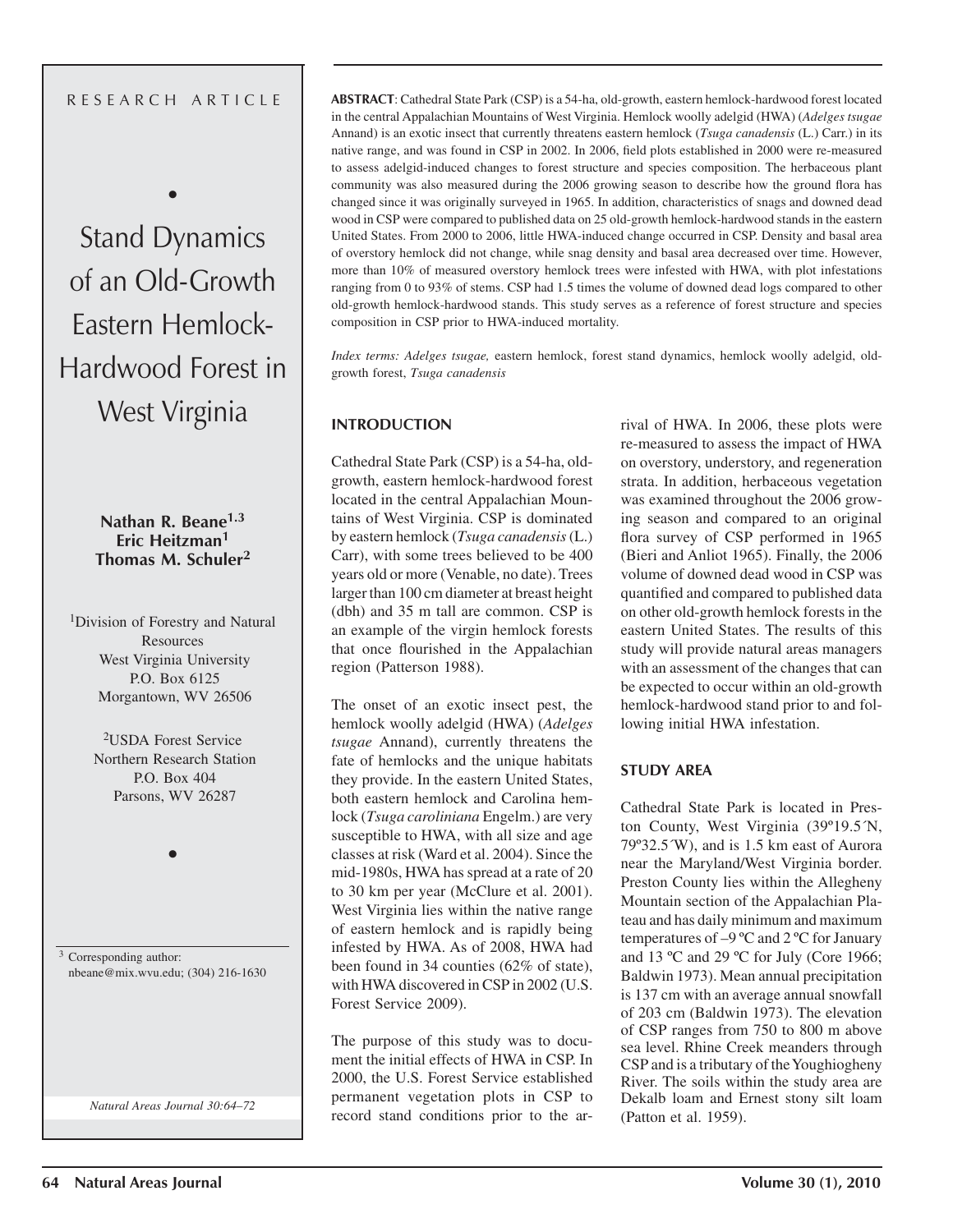#### **METHODS**

#### **2000 Inventory**

In 2000, the Forest Service Northern Research Station established thirteen, 0.4-ha circular plots in CSP. The objective was to sample the forest structure prior to HWA infestation. Plot centers were marked with steel rebar, and were positioned on parallel transects in the area best representing the old-growth hemlock-hardwood forest type in CSP.

Within each 0.4-ha overstory plot, all living and standing dead trees  $\geq 12.7$  cm dbh were recorded by species, dbh, and, for living trees, crown class (dominant, co-dominant, intermediate, or suppressed). Using a clinometer, total heights were measured for approximately 10% of the living trees. Nested within each overstory plot were four understory plots and eight regeneration plots. Understory plots were 0.004-ha circular plots located 15.2 m in each cardinal direction from plot center. Living trees  $\geq 2.5$  cm dbh and  $\lt 12.7$  cm dbh were tallied by species, dbh, total height, and crown class. The regeneration plots were 0.0004-ha circular plots located 15.2 m and 30.5 m in each cardinal direction from plot center. Seedlings < 2.5 cm dbh were tallied by species and height class (< 15.2 cm; 15.2 to 30.5 cm; 30.6 to 91.4 cm; 91.5 to 152.0 cm; and >152 cm tall).

#### **2006 Inventory**

In summer 2006, each permanent plot established in 2000 was relocated and flagged. The inventory in 2006 followed the same methodology used in 2000. In addition, the presence of HWA on overstory hemlock trees  $\geq$  12.7 cm dbh was recorded.

Two elements of forest structure not inventoried in 2000 were also examined: herbaceous vegetation and downed dead wood (DDW). Within each overstory plot, eight 1 m<sup>2</sup> herbaceous plots were established. Each regeneration plot center marked the top-left corner of the herbaceous plot when facing north.An herbaceous plant is a plant with no persistent woody tissue occurring above ground. Two non-herbaceous plants were also tallied in the herbaceous plots: blackberry (*Rubus* L. spp.) and greenbrier (*Smilax* L. spp.). These taxa were included because of their similar growth form and competitive relationship within the herbaceous community. All herbaceous plots were visited every fourth week, with three sampling periods occurring from May to July 2006. Within each herbaceous plot, all plants were identified by species, when possible, and percent cover recorded to the nearest five percent class using ocular estimation.

To quantify the characteristics of DDW, one 0.04-ha circular plot was established within each overstory plot. DDW is defined here as downed dead wood  $\geq 10$ cm at the mid-point diameter and at least 1 m in length. All DDW was tallied as hardwood or softwood, with diameter and log length recorded (Bragg 2004). At each log midpoint, diameter measurements were collected on two sides using tree calipers. Log length was measured end-to-end, and was measured for the dominant stem portion whenever a fork was encountered. The decay class of each downed log was also recorded on a scale of 1 (least decayed) to 5 (most decayed) (Thomas 1979). Using average diameter and log length, volume was calculated using Huber's formula (Avery and Burkhart 2002).

# **Data Analysis**

Changes between 2000 and 2006 in density, relative density, basal area, and relative basal area were examined for overstory and understory species. For the regeneration layer, changes in density and relative density were examined by height class. For each stratum, a Shapiro-Wilk test was conducted to test for normality. A paired t-test was used for species normally distributed, while species not normally distributed were analyzed using a non-parametric, signed rank test. No data transformations were made for non-normal data. All statistical analyses were performed using SAS (2004), with statistical significance for all tests accepted at  $\alpha = 0.05$ .

Using an average for all three herbaceous

sampling periods, relative density and percent cover by species was calculated for each herbaceous plot. To obtain an average for each overstory plot, the average of all herbaceous subplots was determined for relative density and percent cover by species. Importance values were calculated as relative frequency + percent cover /2.

The volume of DDW, snag density, and snag basal area in CSP was compared to other old-growth hemlock-hardwood forests in the eastern United States. Comparable stands were selected using the following criteria: (1) located within the conifer-northern hardwood forest cover type, (2) dominated by eastern hemlock ( $\geq 40\%$ ) hemlock basal area), and (3) availability existed for information concerning DDW and snags. Published results from twentyfive old-growth stands were selected from northern Wisconsin and Michigan (Tyrrell and Crow 1994a,b; Tyrrell et al. 1998). Values in CSP for DDW, snag density, and snag basal area were compared to means of the 25 selected stands.

# **RESULTS**

# **Overstory Trees**

Fifteen species comprised the overstory vegetation in 2000 and 2006 (Table 1). Four species made up 89% and 88% of total tree density in 2000 and 2006, respectively: eastern hemlock (59% and 61%), red maple (*Acer rubrum* L.) (13% and 11%), sweet birch (*Betula lenta* L.) (11% and 10%), and black cherry (*Prunus serotina* Ehrh.) (6% and 6%). All other species occupied less than 4% relative density. Total tree and hemlock density did not significantly change from 2000 to 2006 (Table 1).

Four species made up 86% and 85% of total basal area in 2000 and 2006, respectively: eastern hemlock (58% and 59%), red maple (12% and 11%), black cherry (9% and 9%), and white oak (*Quercus alba* L.) (7% and 6%) (Table 1). Total overstory basal area was significantly lower ( $P =$ 0.03) in 2006, decreasing from 43.3 to 41.4 m2/ha. Hemlock basal area did not change significantly  $(P = 0.20)$ .

Diameter distributions in CSP for 2000 and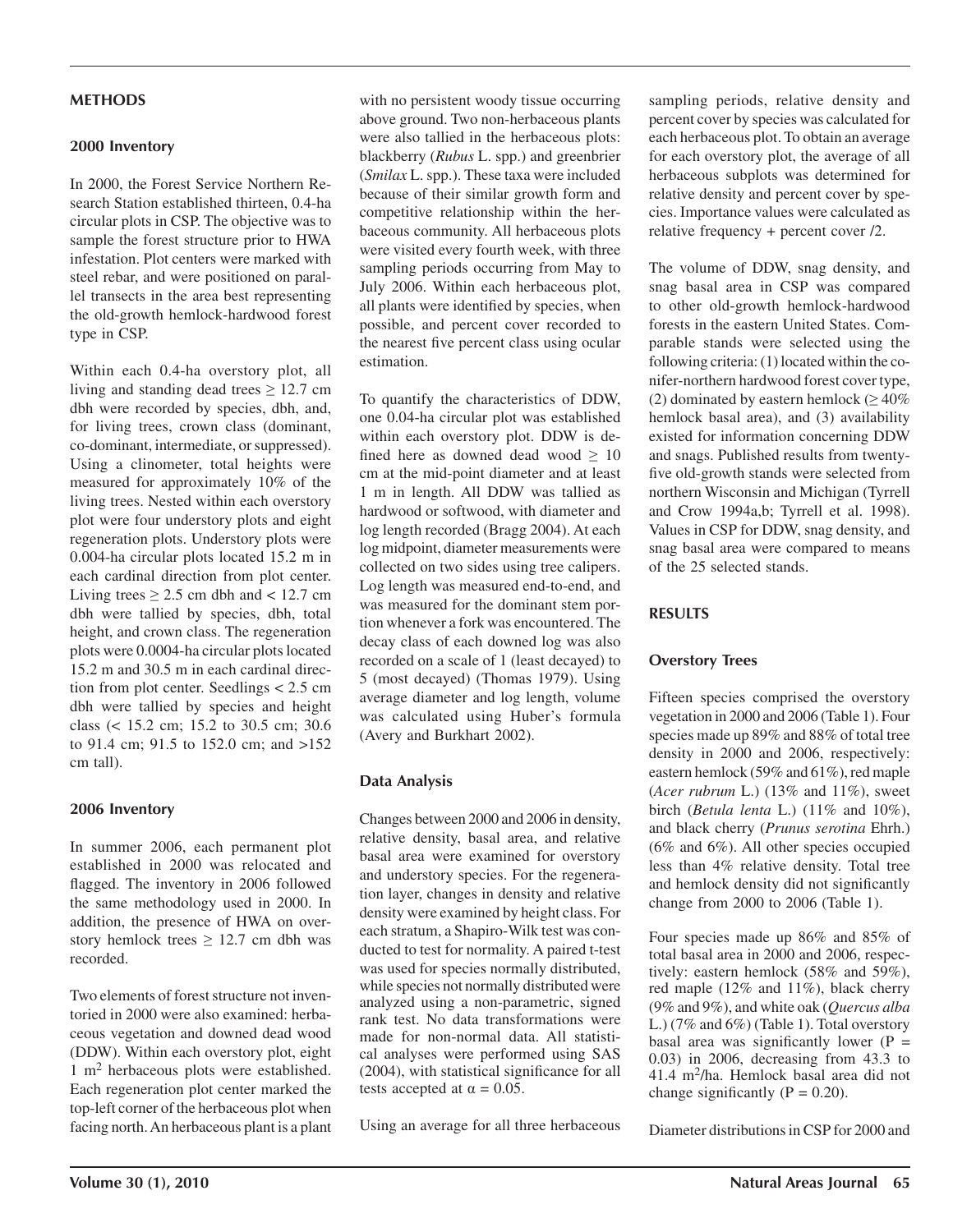**Table 1. Comparison of density and basal area of overstory trees ( 12.7 cm dbh) at Cathedral State Park in 2000 and 2006 (paired t-test, P < 0.05).**

|                           |          | Density (trees/ha) |                |                | Basal Area $(m^2/ha)$ |                |
|---------------------------|----------|--------------------|----------------|----------------|-----------------------|----------------|
| <b>Species</b>            | 2000     | 2006               | <b>P-value</b> | 2000           | 2006                  | P-value        |
| Acer pensylvanicum        | 0.4      | 0.9                | 0.5            | < 0.1          | < 0.1                 | 0.5            |
| Acer rubrum               | 38.4     | 33.3               | 0.06           | 5              | 46                    | 0.11           |
| Amelanchier arborea       | 0.8      | 0.9                | 1              | < 0.1          | < 0.1                 | 1              |
| Betula alleghaniensis     | 6.6      | 9.1                | 0.13           | 0 <sub>6</sub> | 0.9                   | 0.05           |
| Betula lenta              | 32.7     | 30.2               | 0.27           | 2.7            | 2.2                   | 0.22           |
| Fagus grandifolia         | 6.1      | 7                  | 0.38           | 0.7            | 0.8                   | 0.2            |
| <i>Fraxinus americana</i> | 0.2      | $\theta$           | $\mathbf{1}$   | < 0.1          | $\theta$              | 1              |
| Hamamelis virginiana      | 0.2      | 0.2                |                | < 0.1          | < 0.1                 | 1              |
| Liriodendron tulipifera   | 0.2      | 0.2                |                | < 0.1          | < 0.1                 | 1              |
| Magnolia acuminata        | 0.6      | 0.6                |                | < 0.1          | < 0.1                 | 0.25           |
| Nyssa sylvatica           | $\theta$ | 0.2                | 1              | $\Omega$       | < 0.1                 | 1              |
| Picea rubens              | 0.4      | 0.4                |                | 0.1            | 0.1                   | 0.5            |
| Prunus serotina           | 18.8     | 18.3               | 0.39           | 3.8            | 3.7                   | 0.59           |
| Quercus alba              | 13.5     | 12.6               | 0.13           | 2.8            | 2.5                   | 0.43           |
| Quercus rubra             | 7        | 6.5                | 0.75           | 23             | 2.1                   | 07             |
| Tsuga canadensis          | 180      | 186.5              | 0.18           | 25.2           | 24.5                  | 0 <sub>2</sub> |
| Total                     | 305.8    | 306.8              | 0.84           | 43.3           | 41.4                  | 0.03           |

oak were present in 2000, but were not sampled in 2006. Total understory tree density did not change between the two sampling periods, but there were fewer hemlock ( $P = 0.03$ ) in 2006. In 2000 and 2006, five species comprised 92% of basal area: hemlock (72% and 64%), great laurel (5% and 11%), black cherry (5% and 8%), sweet birch (6% and 6%), and American witchhazel (4% and 3%). There was no change in total understory basal area from 2000 to 2006, nor was there a change in hemlock basal area  $(P = 0.09)$ .

# **Tree Regeneration**

Among all five height classes, 22 species or species groups were identified in the tree regeneration layer (Table 3). Regeneration totals were significantly different for height classes 1 and 3 from 2000 to 2006. Height class 1 increased  $(P < 0.01)$ , while height class 3 decreased  $(P = 0.01)$ . In 2000 and 2006, great laurel was abundant in all height classes and was especially prevalent among stems  $\geq$  30.5 cm tall. Smaller regeneration (height classes 1 and 2) was predominantly black cherry, red maple, birch (*Betula* L. sp.), great laurel, and hemlock. There were

**Table 2. Comparison of density and basal area of understory trees 2.5 and < 12.7 cm dbh) at Cathedral State Park in 2000 and 2006 (paired t-test, P < 0.05).**

|                       | Density (trees/ha) |          | Basal Area $(m^2/ha)$ |         |          |         |
|-----------------------|--------------------|----------|-----------------------|---------|----------|---------|
| <b>Species</b>        | 2000               | 2006     | P-value               | 2000    | 2006     | P-value |
| Acer pensylvanicum    | 4.7                | $\Omega$ |                       | < 0.1   | $\Omega$ | 1       |
| Acer rubrum           | 23.8               | 23.8     | 1                     | < 0.1   | < 0.1    | 0.75    |
| Amelanchier arborea   | 14.3               | 19       | 1                     | < 0.1   | < 0.1    | 0.5     |
| Betula alleghaniensis | 14.3               | 9.5      | 1                     | < 0.1   | < 0.1    | 1       |
| Betula lenta          | 52.3               | 47.5     | 1                     | 0.1     | 0.1      | 0.82    |
| Fagus grandifolia     | 9.5                | 9.5      |                       | < 0.1   | < 0.1    | 0.5     |
| Hamamelis virginiana  | 33.3               | 52.3     | 0.5                   | 0.1     | < 0.1    | 1       |
| Ilex montana          | 9.5                | 4.7      |                       | < 0.1   | < 0.1    | 0.5     |
| Prunus serotina       | 61.8               | 85.5     | 0.75                  | 0.1     | 0.1      | 0.56    |
| Quercus rubra         | 4.7                | $\theta$ | 1                     | < 0.1   | $\theta$ | 1       |
| Rhododendron maximum  | 133.1              | 266.1    | 0.13                  | 0.1     | 0.2      | 0.11    |
| Tsuga canadensis      | 375.4              | 280.4    | 0.03                  | 1.6     | 1.2      | 0.09    |
| <b>Total</b>          | 736.6              | 798.3    | 0.52                  | $2.2\,$ | 1.9      | 0.12    |

2006 resembled a reverse-J shape characteristic of uneven-aged forests (Figure 1). The majority of larger-sized trees were hemlock. Hardwood species were most abundant in smaller diameter classes. In 2006, the largest hemlock was 150 cm dbh and 43 m tall. Other large trees included a black cherry and American beech (*Fagus grandifolia* Ehrh.) measuring 44 m tall, a northern red oak (*Quercus rubra* L.) with a 91 cm dbh, and a black cherry with a

# **Understory Trees**

110 cm dbh.

Table 2 reveals that six species made up 92% and 95% of total tree density in 2000 and 2006, respectively: eastern hemlock (51% and 35%), great laurel (*Rhododendron maximum* L.) (18% and 33%), black cherry (8% and 11%), sweet birch (7% and 6%), American witchhazel (*Hamamelis virginiana* L.) (5% and 7%), and red maple (3% and 3%). Striped maple (*Acer pensylvanicum* L.) and northern red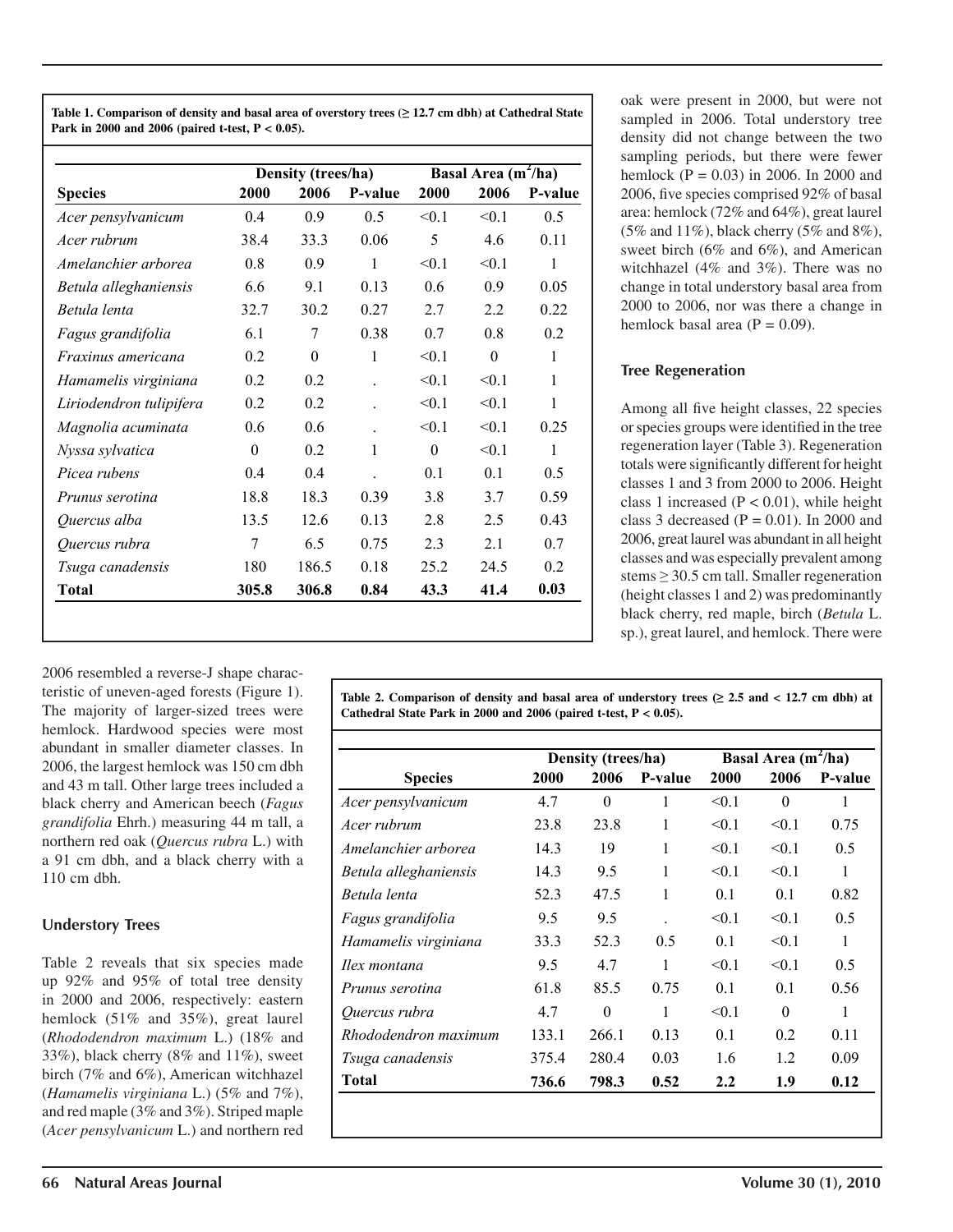

**Figure 1. Diameter distributions for overstory trees 12.7 cm dbh in 2000 (A) and 2006 (B) at Cathedral State Park, West Virginia.**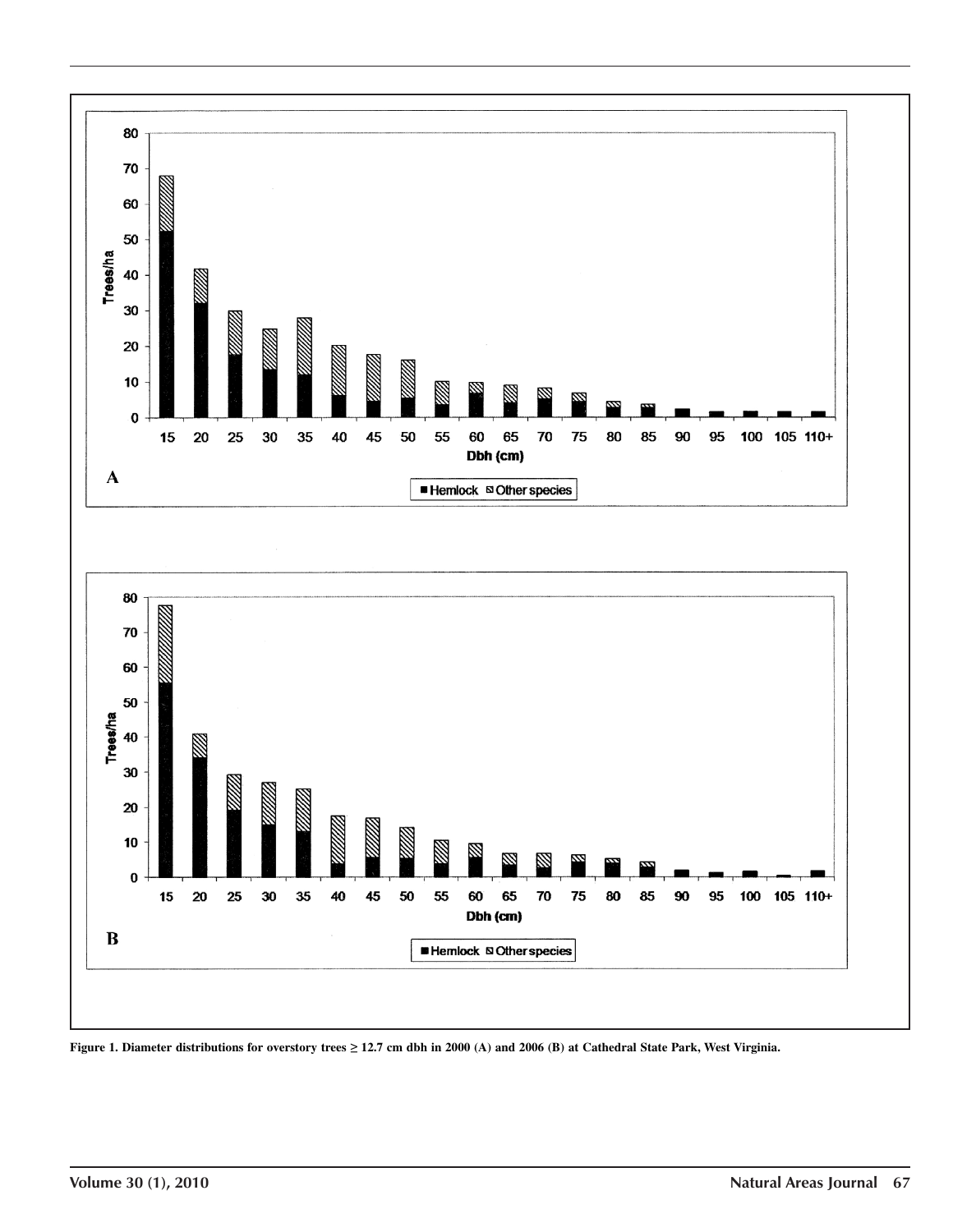|                               |                 | Height Class 1<br>$<15.2$ cm |                      |                                 | Height Class 2<br>$15.2 - 30.5$ cm |                          |         | Height Class 3<br>$30.6 - 91.4$ cm |                          |                 | Height Class 4<br>$91.5 - 152$ cm |                    |                 | Height Class 5<br>$>152 \text{ cm}$ |                   |
|-------------------------------|-----------------|------------------------------|----------------------|---------------------------------|------------------------------------|--------------------------|---------|------------------------------------|--------------------------|-----------------|-----------------------------------|--------------------|-----------------|-------------------------------------|-------------------|
| <b>Species</b>                | 2000            | 2006                         | P-value              | 2000                            | 2006                               | P-value                  | 2000    | 2006                               | P-value                  | 2000            | 2006                              | P-value            | 2000            | 2006                                | P-value           |
| Acer pensyl-                  |                 |                              |                      |                                 |                                    |                          |         |                                    |                          |                 |                                   |                    |                 |                                     |                   |
| vanicum                       | 190             | 166                          |                      | 190                             | $\overline{7}1$                    | 0.5                      | 333     | $\overline{5}$                     | 0.75                     | $\overline{71}$ | $\circ$                           |                    | $\circ$         | $\circ$                             |                   |
| Acer rubrum                   | 20672           | 29439                        | 0.17                 | 570                             | 737                                | 0.92                     | 95      | $\overline{7}$                     | $\overline{\phantom{0}}$ | $\circ$         | $\circ$                           |                    | $\overline{24}$ | $\circ$                             |                   |
| Amelanchier                   |                 |                              |                      |                                 |                                    |                          |         |                                    |                          |                 |                                   |                    |                 |                                     |                   |
| arborea                       | 499             | 24                           | 0.05                 | 309                             | $\circ$                            | 0.03                     | $\circ$ | $\circ$                            |                          | $\circ$         | $\circ$                           |                    | $\circ$         | ᅌ                                   | $\bullet$         |
| Betula spp.                   | 2732            | 7770                         | 0.01                 | 1188                            | 2495                               | 0.13                     | 2210    | 380                                | 0.06                     | $\overline{24}$ | 48                                |                    | $\overline{7}$  | $\circ$                             | $\widetilde{0.5}$ |
| Carya spp.                    | $\circ$         | $\circ$                      | $\ddot{\phantom{0}}$ | $\circ$                         | $\overline{24}$                    | $\overline{\phantom{0}}$ | $\circ$ | $\circ$                            | $\cdot$                  | $\circ$         | $\circ$                           |                    | $\circ$         | $\circ$                             |                   |
| Cornus                        |                 |                              |                      |                                 |                                    |                          |         |                                    |                          |                 |                                   |                    |                 |                                     |                   |
| alternifolia                  | $\circ$         | $\circ$                      |                      | $\circ$                         | $\overline{24}$                    |                          | $\circ$ | 48                                 |                          | $\circ$         | ᅌ                                 |                    | $\circ$         | $\circ$                             |                   |
| Crataegus spp.                | $\circ$         | 190                          | 0.5                  | 119                             | $\overline{24}$                    |                          | $\circ$ | $\overline{24}$                    |                          | $\overline{24}$ | $\circ$                           |                    | $\circ$         | $\overline{24}$                     |                   |
| Fagus                         |                 |                              |                      |                                 |                                    |                          |         |                                    |                          |                 |                                   |                    |                 |                                     |                   |
| grandifolia<br>Hamamelis      | $\circ$         | 119                          |                      | 143                             | 95                                 | $\overline{\phantom{0}}$ | 261     | 238                                |                          | $\circ$         | 48                                | $\widetilde{0}$ .5 | $\circ$         | $\circ$                             |                   |
| virginiana                    | 356             | 594                          | 0.28                 | $\overline{7}1$                 | 24                                 | 6.5                      | 143     | 48                                 |                          | $\circ$         | 0                                 |                    | $\overline{7}$  | 48                                  |                   |
|                               |                 |                              | 0.79                 |                                 |                                    |                          | 451     |                                    |                          |                 |                                   |                    |                 |                                     |                   |
| Ilex montana                  | 903             | 950                          |                      | 546                             | 214                                | 0.06                     |         | 95                                 | 0.03                     | ᅌ               | ᅌ                                 |                    | $\circ$         | $\circ$                             |                   |
| Kalmia latifolia              | $\circ$         | $\circ$                      | $\ddot{\phantom{0}}$ | $\overline{24}$                 | $\circ$                            | $\overline{\phantom{0}}$ | $\circ$ | $\circ$                            |                          | $\circ$         | $\circ$                           |                    | $\overline{24}$ | $\circ$                             |                   |
| Liriodendron                  |                 |                              |                      |                                 |                                    |                          |         |                                    |                          |                 |                                   |                    |                 |                                     |                   |
| tulipifera                    | $\overline{24}$ | $\circ$                      |                      | $\circ$                         | $\circ$                            |                          | $\circ$ | $\circ$                            |                          | ᅌ               | 0                                 |                    | $\circ$         | 0                                   |                   |
| Nyssa sylvatica               | $\circ$         | 48                           |                      | $\circ$                         | $\circ$                            |                          | $\circ$ | $\circ$                            |                          | $\circ$         | $\circ$                           |                    | $\circ$         | 0                                   |                   |
| Picea rubens                  | $\circ$         | $\overline{24}$              |                      | $\overline{24}$                 | $\circ$                            |                          | $\circ$ | $\circ$                            |                          | $\circ$         | $\circ$                           |                    | $\circ$         | $\circ$                             |                   |
| Prunus                        |                 |                              |                      |                                 |                                    |                          |         |                                    |                          |                 |                                   |                    |                 |                                     |                   |
| pensylvanica                  | $\circ$         | $\circ$                      |                      | $\overline{24}$                 | $\circ$                            |                          | $\circ$ | $\circ$                            |                          | $\circ$         | ᅌ                                 |                    | $\circ$         | $\circ$                             |                   |
| Prunus serotina               | 14137           | 31435                        | $< 0.01$             | 164<br>$\overline{\phantom{0}}$ | 855                                | 0.51                     | 618     | 166                                | 0.03                     | $\circ$         | $\circ$                           | $\cdot$            | $\circ$         | $\circ$                             |                   |
| Rhododendron<br>Quercus rubra | $\circ$         | 285                          | 0.03                 | $\circ$                         | $\circ$                            | $\cdot$                  | $\circ$ | $\circ$                            | $\ddot{\phantom{0}}$     | $\circ$         | $\circ$                           |                    | $\circ$         | $\circ$                             |                   |
| maximum                       | 3350            | 4324                         | 0.98                 | 113<br>$\omega$                 | 903                                | 0.09                     | 4039    | 261                                | 0.03                     | 2305            | 190                               | 0.06               | 1901            | 1164                                | 0.19              |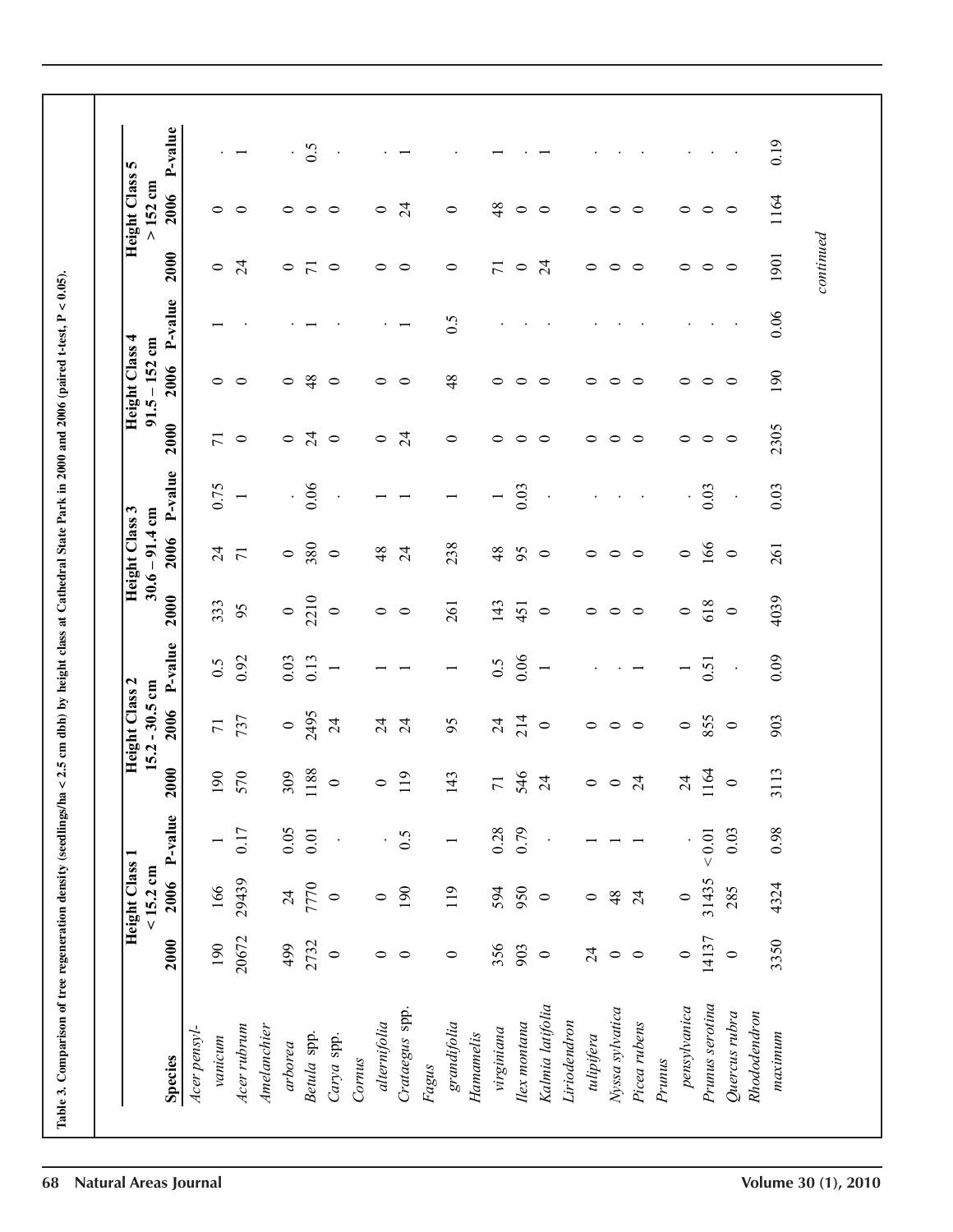|                                                                                                   |                     |                    |                |                           |                  |                 |         |             | more hemlock seedlings $< 15.2$ cm tall in<br>2006 than in 2000 (P = 0.05).                                                                                               | $\geq$ 20 cm mid-point diameter (Table 5).<br>Comparisons of snag basal area ( $\geq 12.7$<br>cm dbh in CSP and $\geq$ 10 cm dbh from                                   |
|---------------------------------------------------------------------------------------------------|---------------------|--------------------|----------------|---------------------------|------------------|-----------------|---------|-------------|---------------------------------------------------------------------------------------------------------------------------------------------------------------------------|-------------------------------------------------------------------------------------------------------------------------------------------------------------------------|
|                                                                                                   | n                   |                    | P-value        |                           |                  |                 |         | 0.24        | <b>Herbaceous Vegetation</b>                                                                                                                                              | comparable stands) were similar. However,<br>less than half the snag density was found                                                                                  |
|                                                                                                   | Height Class        | $>152 \text{ cm}$  | 2006           | $\circ$                   |                  |                 |         | 1,331       | Fifty-six herbaceous species, within 29<br>families, were sampled throughout the                                                                                          | in CSP compared to the other old-growth<br>stands.                                                                                                                      |
|                                                                                                   |                     |                    | 2000           |                           |                  |                 |         | 2,091       | 2006 growing season (Table 4). While some<br>plots lacked any herbaceous cover, other<br>plots contained as many as 16 herb spe-                                          | <b>Hemlock Woolly Adelgid Assessment</b>                                                                                                                                |
| < 2.5 cm dbh) by height class at Cathedral State Park in 2000 and 2006 (paired t-test, P < 0.05). |                     |                    | P-value        |                           |                  |                 |         | 0.09        | cies. Woodfern (Dryopteris Adans., nom.<br>conserv. spp.), partridgeberry (Mitchella<br>repens L.), and Canada mayflower (Mai-<br>anthemum canadense Desf.) were the most | Of the 982 hemlocks measured in 2006<br>within the overstory stratum, 12% were<br>infested with HWA. HWA was found in<br>six of the 13 $(46%)$ overstory plots. With    |
|                                                                                                   | Height Class        | 152 cm             | 2006           |                           |                  |                 |         | 333         | common herbs encountered, representing<br>the top three species for percent cover,                                                                                        | one exception, all HWA-infested plots<br>were situated in the northwest portion                                                                                         |
|                                                                                                   |                     | 91.5               | 2000           | $\circ$                   |                  |                 |         | 2,471       | relative frequency, and importance. These<br>three herbs accounted for more than 50%<br>of the overall herb species importance.<br>Jack-in-the-pulpit (Arisaema Martius.  | of CSP. In two plots, more than 90% of<br>hemlocks were infested with HWA. The<br>majority (81%) of HWA-infested trees<br>were within the dominant and co-dominant      |
|                                                                                                   |                     |                    | P-value        |                           | $\frac{1}{2}$    |                 |         | 0.01        | spp.) ranked among the top five species<br>for frequency and importance value but<br>not for percent cover. Eastern hayscented                                            | canopy classes.                                                                                                                                                         |
|                                                                                                   | Height Class 3      | $-91.4 \text{ cm}$ | 2006           | $\circ$                   | 238              | $\overline{24}$ |         | 1,616       | fern (Dennstaedtia punctilobula (Michx.))<br>ranked among the top three species for per-<br>cent cover, but did not rank within the top                                   | <b>DISCUSSION</b><br>Overstory and understory structure at CSP                                                                                                          |
|                                                                                                   |                     | 30.6               | 2000           | $\circ$                   |                  |                 |         | 8,244       | five for frequency or importance value.                                                                                                                                   | changed little from 2000 to 2006. Although<br>there is a strong presence of HWA in CSP,<br>there was no change in overstory hemlock                                     |
|                                                                                                   |                     |                    | P-value        |                           |                  |                 | 0.33    | 0.34        | <b>Snags and Downed Dead Wood</b>                                                                                                                                         | density, basal area, and volume, or in un-<br>derstory hemlock basal area. Also, snag<br>density and basal area were lower in 2006                                      |
|                                                                                                   | Height Class 2      | $-30.5 \text{ cm}$ | 2006           | $\overline{54}$           | 499              | $\mathbb{Z}^4$  | $\circ$ | 6,011       | Snag density and snag basal area decreased<br>from 2000 to 2006. Snag density declined<br>$(P<0.01)$ from 57.0 to 35.3 snags/ha, while                                    | than in 2000, indicating no recent increase<br>in tree mortality.                                                                                                       |
|                                                                                                   |                     | 5.2                | 2000           |                           | $\mathfrak{g}_0$ |                 |         | 888<br>r.   | snag basal area decreased ( $P = 0.02$ ) from<br>8.3 to 5.8 m2/ha. In 2006, eastern hemlock<br>accounted for 57% of snag density and 61%                                  | The herbaceous vegetation in 2006 was<br>similar to that reported over 40 years ago<br>by Bieri and Anliot (1965). The major                                            |
|                                                                                                   |                     |                    | P-value        | $\widetilde{\mathcal{C}}$ | 0.05             |                 | 0.25    | ${}_{0.01}$ | of snag basal area, while in 2000, hemlock<br>accounted for 42% of snag density and<br>41% of snag basal area.                                                            | herbaceous species in 1965 and 2006<br>were: wood fern, partridgeberry, Canada<br>mayflower, wood-sorrel (Oxalis L. sp.),<br>Jack-in-the-pulpit, violet (Viola L. sp.), |
|                                                                                                   | <b>Height Class</b> | $< 15.2$ cm        | 2006           | $\overline{24}$           | 128              | $\frac{8}{3}$   | $\circ$ | 82,568      | In 2006, total density and volume of DDW<br>in CSP was 682.4 logs/ha and 122.9 m3/<br>ha, respectively. Hemlock made up 84%                                               | eastern hayscented fern, blackberry, shin-<br>ing clubmoss (Huperzia lucidula (Michx.)<br>Trevisan), and small enchanter's nightshade                                   |
|                                                                                                   |                     |                    | 2000           |                           | 3136             | 0               | 428     | 46,523      | and 88% of total density and volume,<br>respectively. Using mid-point diameter,<br>83% of all DDW was 20 cm. Hemlock                                                      | (Circaea alpina L.). Herbaceous vegetation<br>differences between sampling dates include<br>an increase in Canada mayflower and a                                       |
| Table 3. Comparison of tree regeneration density (seedlings/ha                                    |                     |                    |                | Sambucus nigra            | Tsuga canadensis | Viburnum spp    | Unknown |             | comprised 89% of logs 20 cm. Decay<br>class 1 (least decayed) was the only class<br>in which species other than hemlock were<br>dominant.                                 | decrease in Indian cucumber (Medeola<br>virginiana L.) from 1965 to 2006.<br>The two primary plant communities de-<br>scribed by Bieri and Anliot (1965) - hem-         |
|                                                                                                   |                     |                    | <b>Species</b> |                           |                  |                 |         | Total       | Comparisons of DDW and snags to other<br>old-growth stands showed that CSP had<br>1.5 times more log volume of DDW logs                                                   | lock-fern and hemlock-rhododendron-are<br>still prominent within CSP. The hemlock-<br>fern community is easily identified by its                                        |
| Volume 30 (1), 2010                                                                               |                     |                    |                |                           |                  |                 |         |             |                                                                                                                                                                           | Natural Areas Journal 69                                                                                                                                                |

#### **Herbaceous Vegetation**

# **Snags and Downed Dead Wood**

# **Hemlock Woolly Adelgid Assessment**

# **DISCUSSION**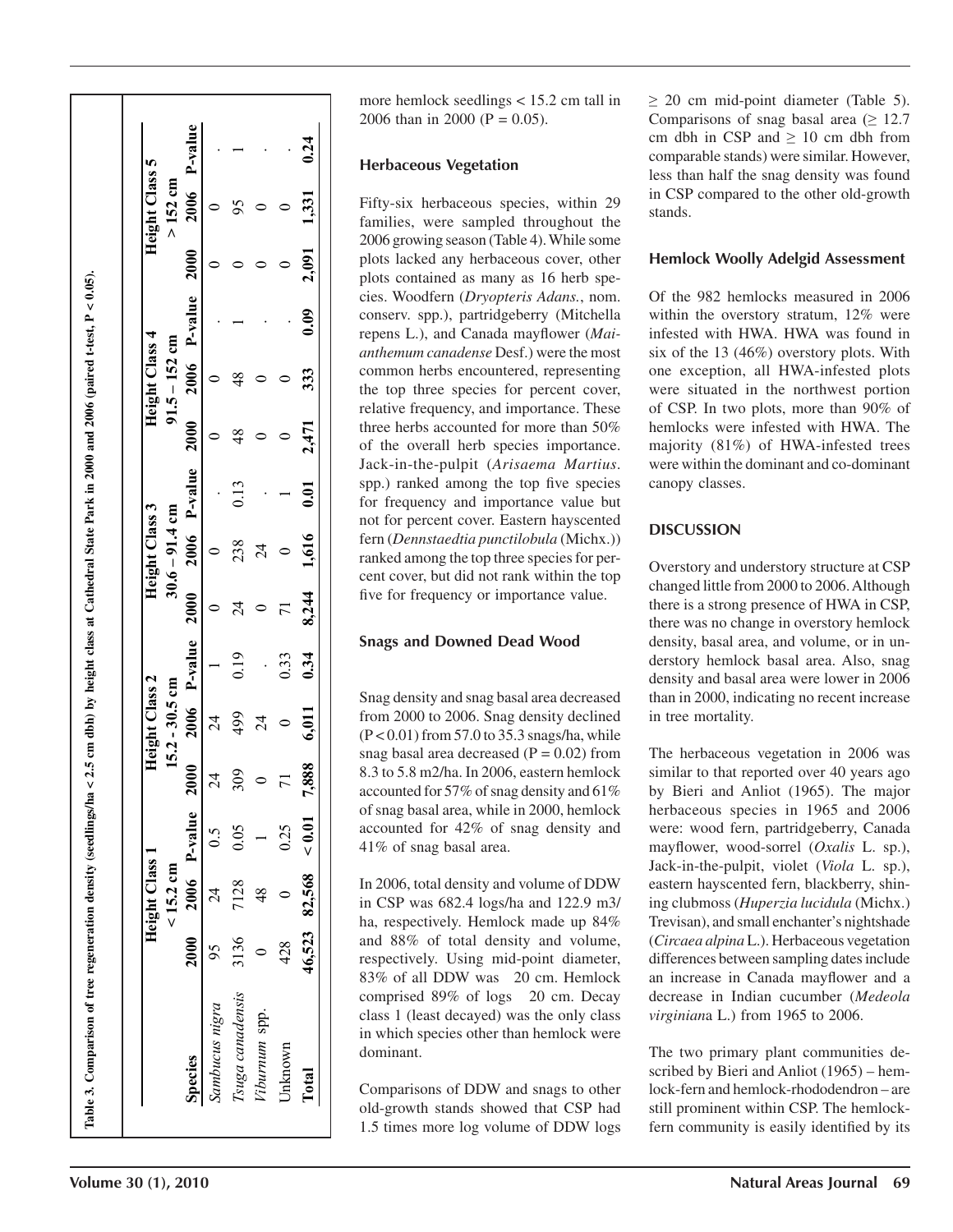two-layered structure and a dense herbaceous layer of eastern hayscented fern and wood fern. Field observations suggest the dense fern layer and closed canopy can prevent successful establishment of tree regeneration. The hemlock-rhododendron community still occurs primarily in areas of poor drainage, especially adjacent to Rhine Creek. This community has a two-layered structure of hemlock and great laurel, with sweet birch and scattered northern red oak in the overstory. The majority of birch and hemlock seedlings appear to use DDW as sites for establishment as has been noted previously at CSP (Bieri and Anliot 1965) and elsewhere (Lorimer 1996; Loucks and Nighswander 1999).

The three smaller communities described by Bieri and Anliot (1965) were also observed in 2006. The most common herbaceous plants in the hemlock-fern/ hemlock-rhododendron ecotone were wood fern, partridgeberry, Jack-in-the-pulpit, Canada mayflower, and Indian cucumber. The hemlock duff community is a unique area in which the herbaceous and regeneration layers are not well developed, although rare occurrences of partridgeberry, wood fern, and Canada mayflower were identified. Bieri and Anliot (1965) speculated these characteristics were due to the "very dense canopy" of overstory trees. The maple-cherry-birch community still exists in extremely poorly-drained areas of the stand.

During the 2006 census, no hemlock mortality in CSP could be directly attributed to HWA. However, the future of hemlocks in CSP is likely bleak, and a change in overstory structure seems inevitable. Other hemlock-dominated stands in the northeast have been dramatically altered following HWA infestation. Orwig and Foster (1998) examined seven stands with HWA in southern New England, with two stands suffering more than 95% mortality in overstory hemlock density.

Unless more efficient means of adelgid control on a stand-level are found, the death of some hemlocks in CSP will likely occur in the next few years (McClure 2001). Mortality will probably occur in overstory hemlocks which already show

**Table 4. Relative frequency (%), percent cover (%), and importance values (%) for herbaceous plant species at Cathedral State Park in 2006.**

|                           | <b>Relative</b> | Percent          | Importance |
|---------------------------|-----------------|------------------|------------|
| <b>Species</b>            | Frequency       | Cover            | Value      |
| Ageratina altissima       | 0.1             | 0.1              | 0.12       |
| Alliaria petiolata        | 0.3             | $\overline{0}$   | 0.13       |
| Arisaema sp.              | 7.6             | 3.1              | 5.35       |
| <b>Bellis</b> perennis    | 0.1             | < 0.1            | 0.07       |
| Bidens sp.                | 0.3             | < 0.1            | 0.15       |
| Brachyelytrum erectum     | 1.1             | 1.7              | 1.41       |
| Carex folliculata         | 0.1             | < 0.1            | 0.07       |
| Carex spp.                | 0.7             | 0.5              | 0.6        |
| Chelone glabra            | 0.8             | 0.1              | 0.44       |
| Circaea alpina            | $\overline{2}$  | 0.3              | 1.18       |
| Claytonia caroliniana     | 0.1             | $\boldsymbol{0}$ | 0.06       |
| Danthonia compressa       | 1.2             | 1.3              | 1.24       |
| Dennstaedtia punctilobula | 3.9             | 5.5              | 4.7        |
| Dryopteris sp.            | 18.8            | 41.8             | 30.29      |
| Eupatorium perfoliatum    | 0.1             | < 0.1            | 0.07       |
| Eupatorium purpureum      | 0.1             | 0.1              | 0.1        |
| Eurybia divaricata        | 0.1             | $\boldsymbol{0}$ | 0.06       |
| Galium sp.                | 0.7             | 0.1              | 0.4        |
| Glyceria striata          | 0.3             | 0.1              | 0.18       |
| Huperzia lucidula         | 2.5             | 2.1              | 2.3        |
| Hydrocotyle americana     | 1.1             | 0.6              | 0.9        |
| Hypericum punctatum       | 0.1             | < 0.1            | 0.07       |
| Impatiens capensis        | 1.8             | 1.5              | 1.64       |
| Iris pseudacorus          | 0.6             | 0.4              | 0.53       |
| Laportea canadensis       | 0.6             | 0.1              | 0.35       |
| Lycopodium digitatum      | 0.7             | 0.6              | 0.69       |
| Lycopus uniflorus         | 0.5             | < 0.1            | 0.29       |
| Maianthemum canadense     | 10.9            | 9.7              | 10.27      |
| Medeola virginiana        | 1               | 0.5              | 0.73       |
| Mitchella repens          | 13.4            | 10               | 11.72      |
| Monotropa uniflora        | 0.3             | < 0.1            | 0.19       |
| Myosotis scorpioides      | 0.6             | 0.5              | 0.57       |
| Osmunda cinnamomea        | 0.6             | 1.9              | 1.27       |
| Oxalis sp.                | 7.8             | 2.7              | 5.26       |

*continued*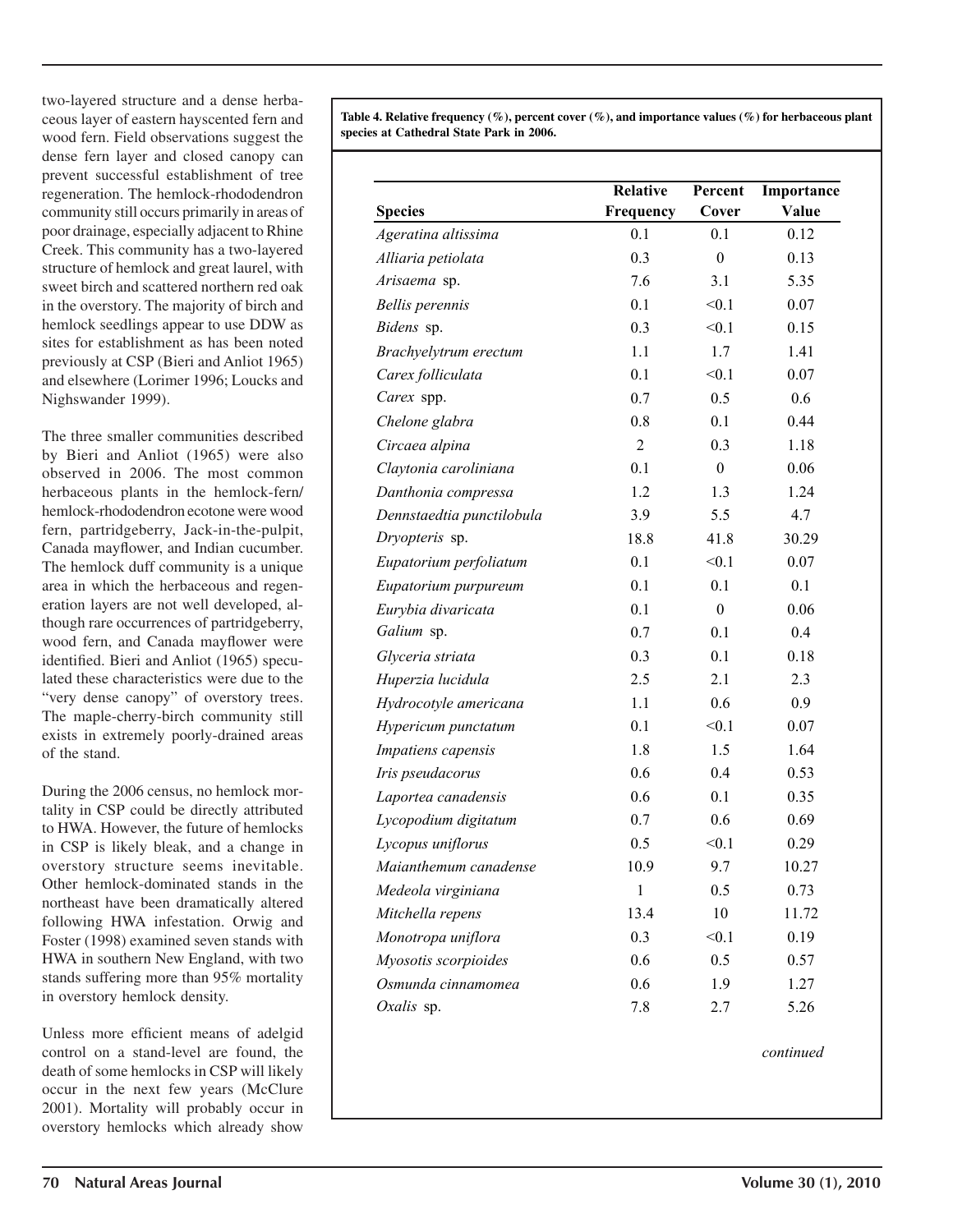**Table 4. Relative frequency (%), percent cover (%), and importance values (%) for herbaceous plant species at Cathedral State Park in 2006.**

|                              | <b>Relative</b> | Percent      | Importance |
|------------------------------|-----------------|--------------|------------|
| <b>Species</b>               | Frequency       | Cover        | Value      |
| Phlox paniculata             | 0.2             | 0.3          | 0.28       |
| Pilea pumila                 | 0.2             | 0.3          | 0.27       |
| Poa. sp.                     | 0.1             | < 0.1        | 0.07       |
| Podophyllum peltatum         | 0.2             | < 0.1        | 0.13       |
| Polygonatum pubescens        | 0.8             | 0.1          | 0.47       |
| Polygonum sp.                | 0.9             | 0.3          | 0.62       |
| Ranunculus hispidus          | 0.5             | 0.1          | 0.31       |
| Rubus sp.                    | 2.5             | 3.9          | 3.23       |
| Rumex obtusifolius           | 0.6             | 1.1          | 0.86       |
| Sanicula odorata             | 0.2             | < 0.1        | 0.14       |
| Scutellaria lateriflora      | 0.3             | < 0.1        | 0.15       |
| Smilax sp.                   | 0.6             | 0.1          | 0.35       |
| Symphyotrichum prenanthoides | 0.5             | $\mathbf{1}$ | 0.73       |
| Symplocarpus foetidus        | $\mathbf{1}$    | 1.2          | 1.08       |
| Taraxacum officinale         | 0.1             | < 0.1        | 0.09       |
| Thalictrum pubescens         | 0.1             | < 0.1        | 0.08       |
| Thelypteris noveboracensis   | 1.2             | 0.8          | 0.98       |
| Trillium undulatum           | $\mathbf{1}$    | 0.1          | 0.53       |
| Unknown Compositae           | 0.2             | 0.1          | 0.18       |
| Unknown Gramineae            | 1.6             | 1.5          | 1.53       |
| Unknown sp.                  | 1.1             | 0.3          | 0.66       |
| Viola sp.                    | 4.6             | 3.2          | 3.86       |

initial symptoms of HWA infestation, including chlorotic foliage and needle and branch dieback. In CSP, the most damaged hemlocks occur in the north-west corner of the park. This area is dominated by larger, overstory hemlock, a sparse understory, and a dense herbaceous layer consisting primarily of eastern hayscented fern. This area is likely targeted by HWA because of the healthy (i.e., more nutritious) foliage available from canopies receiving full sunlight and the ease of adelgid dispersal among tall, overstory hemlocks.

As large overstory hemlocks die, the canopy gaps they create will likely allow for the establishment of shade-intolerant tree species that previously have not been able to successfully establish. Tree species most likely to advance to the overstory in CSP are sweet birch, black cherry, and perhaps red maple based on 2006 understory dominance (Table 2). Orwig and Foster (1998) and Eschtruth et al. (2006) reported the prolific establishment of sweet birch seedlings in HWA-infested stands, especially in those with a higher percentage of hemlock mortality. In contrast, understory hemlock that escapes the HWA infestation is slow-growing and extremely shade-tolerant (Godman and Lancaster 1990), and may not be able to compete successfully if large canopy gaps are created by tree mortality.

With large canopy gaps created, great laurel should remain important in the areas where it already thrives. This will create a major hindrance to future advance tree regeneration. The increased likelihood of invasive plant species will also be a management concern following hemlock mortality (Orwig and Foster 1998). Species such as tree-of-heaven (*Ailanthus altissima* (P. Mill.) Swingle) and Japanese stilt grass (*Microstegium vimineum* (Trin.)A. Camus) may pose a major threat to regeneration of native tree species, although neither species was found in 2000 or 2006.

Structural characteristics of the CSP forest will likely change in the next few decades following HWA spread. The level of change will depend on several factors, including fluctuations in seasonal HWA populations, success of stand-level control methods, browsing pressure by white-tailed deer (*Odocoileus virginianus* Zimmerman), and the percentage of overstory occupied by hardwood species (Orwig and Foster 1998). If successful control methods are discovered, hemlock recovery may be possible if a reliable seed source is still present. In contrast, if the forest becomes dominated by shade-intolerant hardwood species following HWA-induced mortality, return to a hemlock-dominated forest may take decades or centuries, or may never occur.

Areas like CSP serve as a living history of what forest composition and structure were like prior to the extensive logging that occurred throughout much of the Appalachian region. This study documents the characteristics of a relic old-growth eastern hemlock-hardwood forest prior to and during the initial stage of HWA infestation. The abundance of large snags and DDW demonstrate the uniqueness of this old-growth forest. Understanding the dynamics of old-growth forests like CSP provides both a template for the management of younger stands that lack old-growth characteristics and a quantitative reference of a forest that may be lost forever if the HWA infestation follows well-established patterns.

# **ACKNOWLEDGMENTS**

Jennifer Fortney provided significant assistance in field sampling. James Rentch and Bill Grafton assisted with herbaceous plant identifications. Funding for this project was provided by the U.S. Forest Service Northern Research Station. We